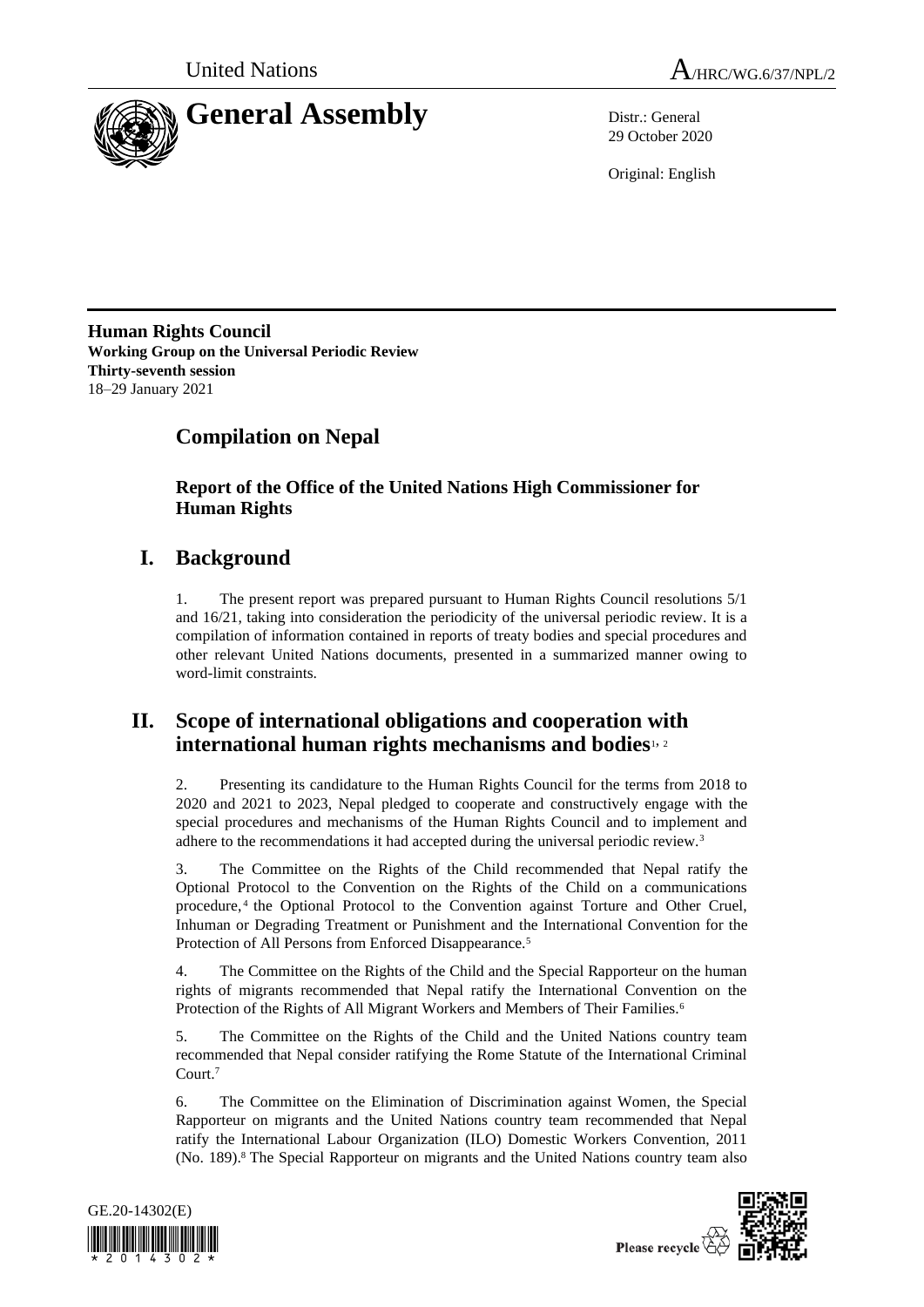recommended that it ratify the ILO Freedom of Association and Protection of the Right to Organise Convention, 1948 (No. 87).<sup>9</sup>

7. The Special Rapporteur on migrants and the United Nations country team recommended that Nepal ratify the Convention relating to the Status of Refugees and its 1967 Protocol.<sup>10</sup>

8. The Committee on the Elimination of Discrimination against Women, the United Nations country team and the Committee on the Elimination of Racial Discrimination recommended that Nepal accede to the 1954 Convention relating to the Status of Stateless Persons and the 1961 Convention on the Reduction of Statelessness.<sup>11</sup> The Special Rapporteur on migrants also recommended that Nepal ratify the Convention on the Reduction of Statelessness.<sup>12</sup>

## **III. National human rights framework**<sup>13</sup>

9. Presenting its candidature to the Human Rights Council for the terms from 2018 to 2020 and 2021 to 2023, Nepal committed to strengthen the central role of the National Human Rights Commission in the protection and promotion of human rights.<sup>14</sup>

Several special procedure mandate holders and the United Nations country team expressed concern that a proposed statutory amendment to the National Human Rights Commission Act would eliminate the Commission's authority to open provincial offices and exercise financial autonomy, and would empower the Attorney General to decide which of the Commission's recommendations merited further action. The United Nations country team noted that, as at 9 July 2020, fewer than 10 per cent of the Commission's recommendations had been implemented.<sup>15</sup>

11. The Committee on the Rights of the Child recommended that Nepal ensure the independence of the National Human Rights Commission by amending the National Human Rights Commission Act to ensure full compliance with the principles relating to the status of national institutions for the promotion and protection of human rights (the Paris Principles) and that it consider establishing a specific mechanism or section within the Commission for monitoring children's rights.<sup>16</sup> The Special Rapporteur on violence against women, its causes and consequences, recommended expanding the activities of the Commission, particularly in relation to receiving complaints from women who had been victims of rape and sexual violence, including during the conflict, and of gender-based violence.<sup>17</sup> The Committee on the Elimination of Racial Discrimination recommended that Nepal provide sufficient resources to ensure the effective functioning of its national human rights institutions, in line with the Paris Principles.<sup>18</sup>

12. The Committee on the Elimination of Discrimination against Women and the Special Rapporteur on violence against women recommended that Nepal expedite the appointment of the Commissioner on Women's Rights. The Committee recommended that Nepal provide the National Women's Rights Commission with a complaint mechanism and the authority to issue binding rulings, and that it strengthen the mandate and capacities of local governments to address women's rights.<sup>19</sup> The United Nations country team urged Nepal to implement Supreme Court decisions, including those made regarding effective responses to the coronavirus disease (COVID-19) pandemic for women and girls, migrant workers and labourers and regarding access to education.20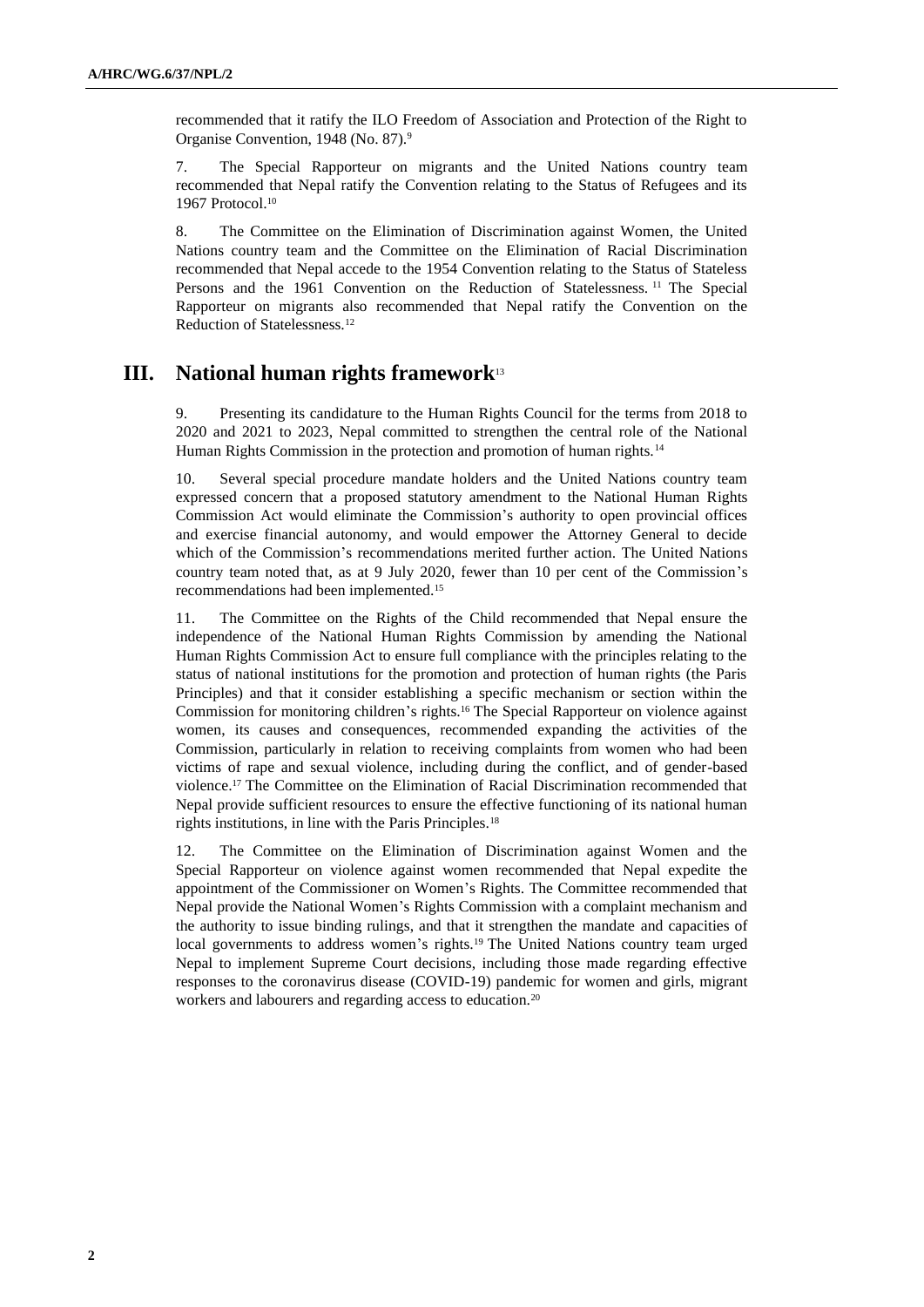## **IV. Implementation of international human rights obligations, taking into account applicable international humanitarian law**

## **A. Cross-cutting issues**

## **1. Equality and non-discrimination**<sup>21</sup>

13. The United Nations High Commissioner for Human Rights expressed shock at the killing of five men by opponents of an inter-caste relationship.<sup>22</sup> While noting that Nepal had prohibited several practices of caste-based segregation, the Committee on the Elimination of Racial Discrimination remained concerned by reports that such segregation persisted in practice. It recommended investigating incidents of violence linked to intercaste marriage and caste-based segregation, conducting public awareness campaigns to eliminate the notion of racial or caste-based hierarchies and ensuring that educational curricula condemned caste-based discrimination and untouchability.<sup>23</sup>

14. The same Committee recommended that Nepal amend the Caste-based Discrimination and Untouchability Act to extend the statute of limitations for submitting a complaint, ensure that all criminal complaints of race-based discrimination were formally recorded by law enforcement and that acts of racial discrimination were investigated, and widely disseminate information about anti-racial discrimination laws.<sup>24</sup> The Committee on the Elimination of Discrimination against Women recommended ensuring the effective implementation of that same Act, in line with its commitments made during the second cycle of the universal periodic review.<sup>25</sup>

15. The Committee on the Elimination of Racial Discrimination recommended that Nepal ensure that racial and caste-based hatred constituted an aggravating circumstance when they served as the motivation for an offence, ensure that law enforcement officers properly investigated racist hate crimes, organizations and hate speech, and conduct awareness-raising programmes to eliminate caste-based and racial hatred at the community level.<sup>26</sup> The Committee on the Rights of Persons with Disabilities recommended that Nepal establish accessible and effective mechanisms for victims of discrimination to seek redress.<sup>27</sup>

16. The Committee on the Elimination of Racial Discrimination recommended that Nepal urgently take measures to ensure the non-discriminatory provision of disaster recovery assistance.<sup>28</sup>

17. The United Nations country team urged Nepal to legalize same-sex marriage, in line with the 2007 Supreme Court ruling.<sup>29</sup>

#### **2. Development, the environment, and business and human rights**<sup>30</sup>

18. The Committee on the Elimination of Racial Discrimination was concerned by the absence of laws guaranteeing the rights of indigenous peoples to own, use and develop their traditional lands and resources, and by allegations that those rights had been violated in the context of hydropower, road widening and other development activities that were often accompanied by involuntary displacement. It recommended that Nepal find an adequate negotiated solution to resolve the dispute regarding the rights of indigenous peoples over their traditional lands and natural resources, including by revising legislation and taking into account the ILO Indigenous and Tribal Peoples Convention, 1989 (No. 169), obtain the free, prior and informed consent of indigenous peoples prior to the approval of any project affecting the use and development of their traditional lands and resources, and take measures to guarantee that evictions were carried out in accordance with international standards.<sup>31</sup>

19. The United Nations country team noted that, despite the requirement for community engagement in planning and roll-out of local infrastructure projects and conservation areas, various development projects had been implemented without the free, prior and informed consent of indigenous peoples.32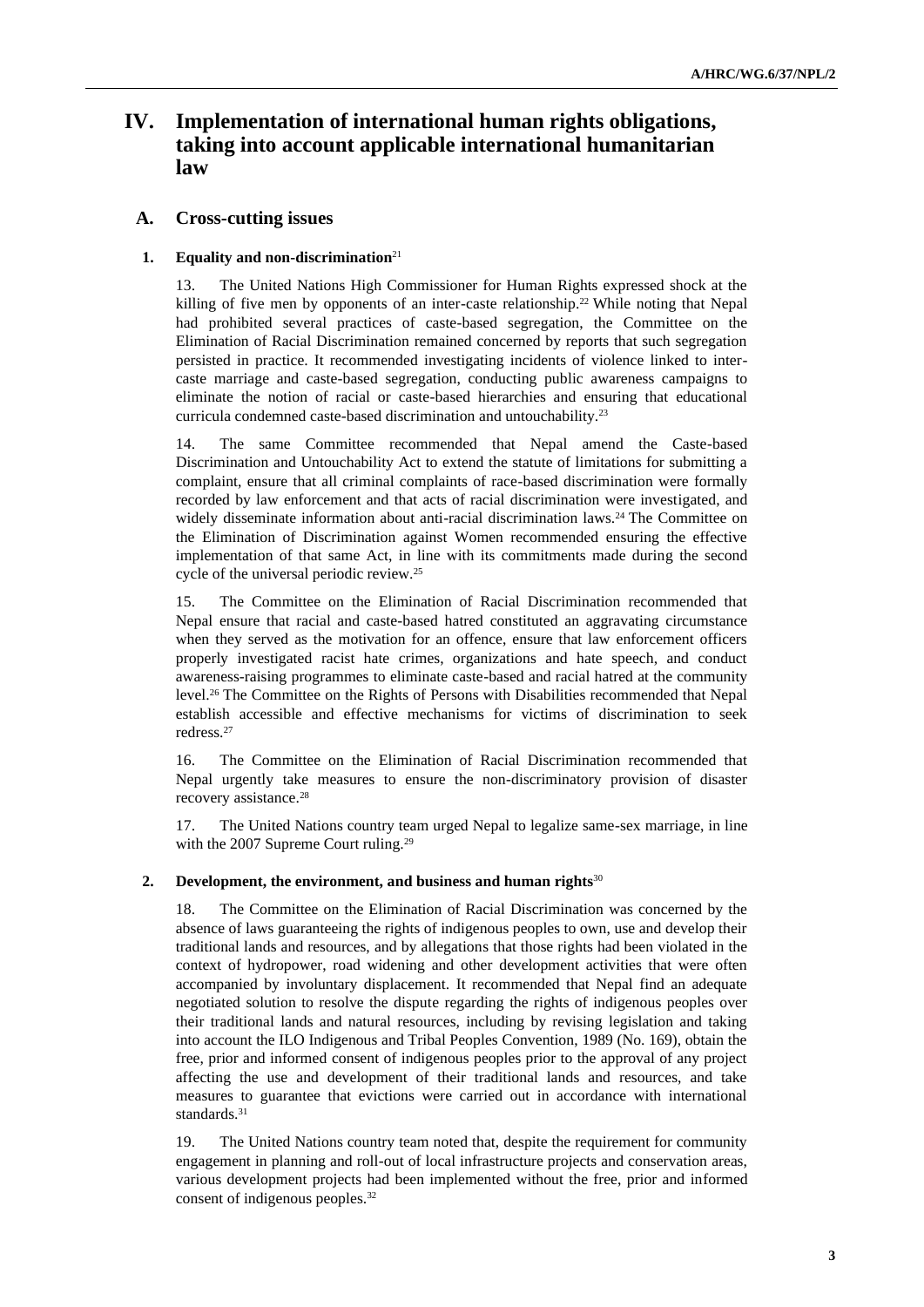20. The Special Rapporteur on migrants recommended that Nepal ensure implementation of the Guiding Principles on Business and Human Rights.<sup>33</sup>

21. The United Nations country team reported that Nepal had adopted the Environment Act and was drafting the relevant regulation. It had also adopted policies on climate change and disaster risk reduction.<sup>34</sup>

## **B. Civil and political rights**

### **1. Right to life, liberty and security of person**<sup>35</sup>

22. The Committee on the Rights of the Child was concerned about the absence of domestic legislation criminalizing crimes in international law, including torture and enforced disappearance, which hindered access to justice and reparation for child victims of such crimes. The Committee recommended that Nepal amend domestic legislation to bring it into line with international standards requiring the explicit criminalization of torture and other forms of ill-treatment.<sup>36</sup>

23. The same Committee recommended that Nepal strengthen its efforts to put an end to torture and ill-treatment of children in all settings, including by ensuring that children were detained as a measure of last resort only.<sup>37</sup>

24. The Committee on the Rights of Persons with Disabilities recommended that Nepal take all measures necessary to stop the deprivation of liberty of persons with disabilities on the basis of actual or perceived impairment, that any examination or treatment of persons with disabilities be undertaken only after the persons concerned had given their free and informed consent, and that investigations be conducted into cases of chaining and detention in private homes, and forcible placement and treatment in psychiatric facilities.<sup>38</sup>

#### **2. Administration of justice, including impunity, and the rule of law**<sup>39</sup>

25. Presenting its candidature to the Human Rights Council for the terms from 2018 to 2020 and 2021 to 2023, Nepal stated that it remained committed to addressing the cases related to violations of human rights that had occurred during the conflict period and to providing justice to victims.<sup>40</sup>

26. Several special procedure mandate holders recalled their concern at the reported lack of effective consultation with victims concerning the amendment of the Act on the Commission on Investigation of Disappeared Persons, Truth and Reconciliation 2071 (2014) and the attempt to rush a poorly amended and insufficiently consulted text through the parliament. They were also concerned at the reported lack of independence and transparency around the recommendation and appointment of new commissioners to the Truth and Reconciliation Commission and the Commission on the Investigation of Enforced Disappearance.<sup>41</sup>

27. The Committee on the Elimination of Discrimination against Women recommended that Nepal take appropriate measures to ensure the independence and impartiality of the commissioners in the Commission on Investigation of Disappeared Persons and the Truth and Reconciliation Commission and allocate adequate resources for their operation.<sup>42</sup>

28. The United Nations country team reported that in February 2015 and January 2020, the Government had appointed commissioners to the transitional justice commissions, despite the failure of the underlying statute to meet domestic and international human rights and humanitarian law obligations.<sup>43</sup>

29. The Committee on the Elimination of Discrimination against Women and the Special Rapporteur on violence against women recommended that Nepal bring the Truth and Reconciliation Commission Act into line with its obligations under international law, in consultation with civil society and victims, taking into account the Supreme Court ruling of 26 February 2015 ordering the amendment of the amnesty provisions of the Act.<sup>44</sup>

30. The same Committee and Special Rapporteur recommended that Nepal remove the statute of limitations for filing cases relating to sexual violence perpetrated during the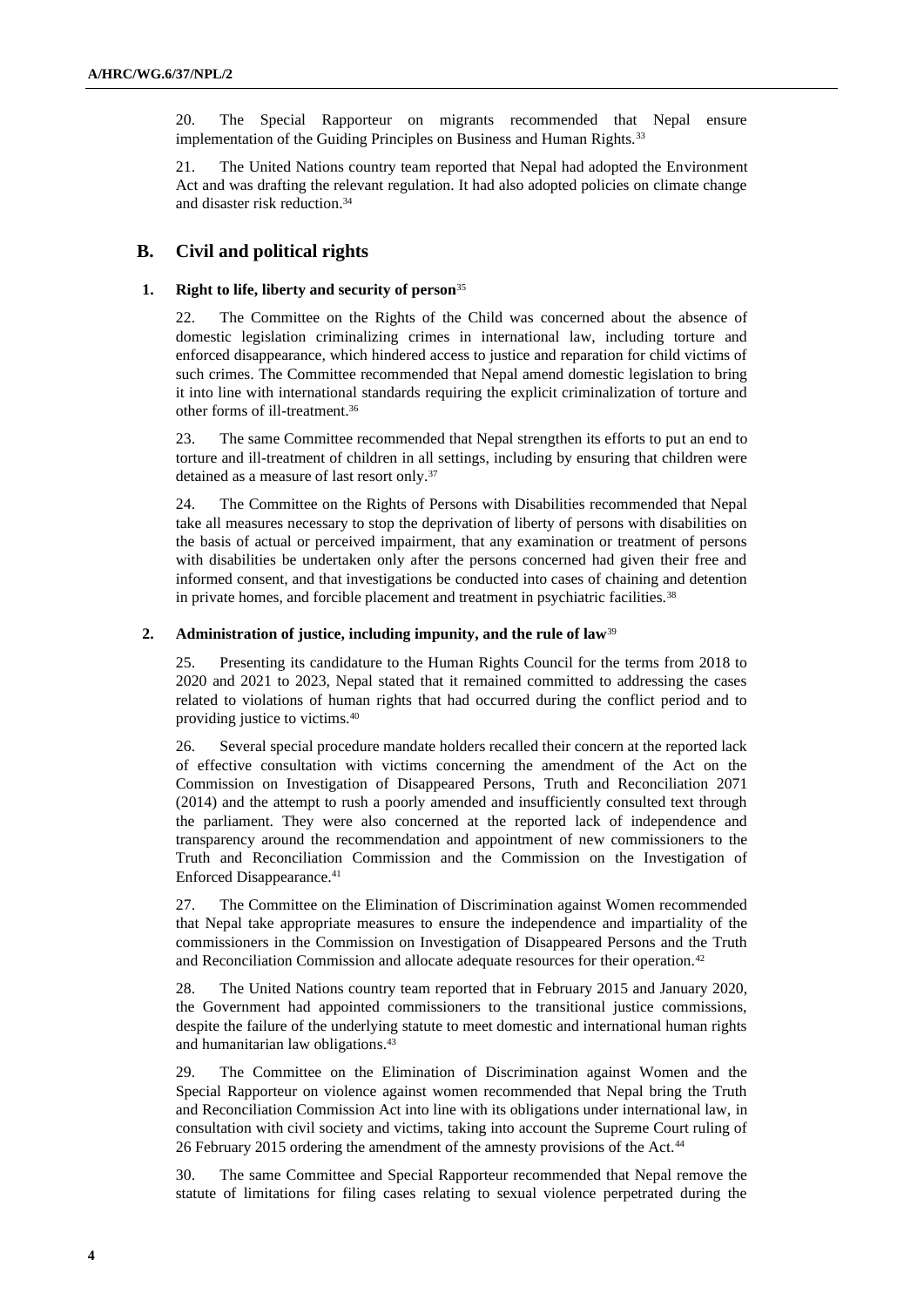conflict,<sup>45</sup> guarantee women and girl victims of the armed conflict access to interim relief, and expedite the adoption of the second national action plan for the implementation of Security Council resolution 1325 (2000) on women and peace and security.<sup>46</sup>

### **3. Fundamental freedoms**<sup>47</sup>

31. The Committee on the Elimination of Discrimination against Women and the Special Rapporteur on violence against women recommended that Nepal revise the draft national integrity and ethics policy, the draft privacy policy and the draft online media directive and amend the Electronic Transactions Act and the National Broadcasting Regulations, in consultation with the National Human Rights Commission and civil society, to ensure that they did not restrict the activities and freedom of expression of representatives of non-governmental organizations working on women's rights.<sup>48</sup>

32. The United Nations country team urged Nepal to heed the guidance on avoiding overbroad restrictions in the general comment No. 34 (2011) of the Human Rights Committee (paras. 34–35) with regard to its draft information technology management and media council bills.<sup>49</sup> The United Nations Educational, Scientific and Cultural Organization (UNESCO) recommended that Nepal decriminalize defamation and place it within a civil code that was in accordance with international standards.<sup>50</sup>

#### **4. Prohibition of all forms of slavery**<sup>51</sup>

33. The Committee on the Elimination of Racial Discrimination was concerned by reports that over 200,000 individuals in Nepal were enslaved, including for purposes of sexual exploitation, forced labour, bonded labour, domestic servitude and forced marriage. It recommended that Nepal intensify its efforts to prevent trafficking in persons, slavery, sexual exploitation and forced labour, strengthen its efforts to eliminate exploitative and deceptive recruitment practices towards migrant workers, and bring those responsible for human trafficking and slavery to justice.<sup>52</sup>

34. The Committee on the Elimination of Discrimination against Women and the Special Rapporteur on violence against women recommended expediting the revision of the bill to amend the Human Trafficking and Transportation (Control) Act.<sup>53</sup> The Committee recommended expediting the adoption of the bills on witness and victim protection, enhancing training on the national minimum standards for victim protection, and allocating adequate resources to rehabilitation centres.<sup>54</sup>

35. The same Committee and the Committee on the Elimination of Racial Discrimination recommended adopting standard operating procedures to ensure the early identification of trafficking victims.<sup>55</sup>

36. The Special Rapporteur on violence against women recommended strengthening the investigative capacity of the police human trafficking and transportation control bureau, ensuring the provision of adequate shelters for victims of trafficking, establishing witness protection schemes for women victims, and revising the 2015 guidelines that prohibited migrant women from Nepal with a child under 2 years of age from taking up employment as domestic workers abroad.<sup>56</sup>

37. The Committee on the Elimination of Discrimination against Women recommended lifting the ban imposed on women workers seeking employment abroad and raising awareness among rural, displaced, indigenous and Dalit women and girls about the risks and criminal nature of trafficking. It also recommended investigating, prosecuting and punishing cases of trafficking in women and girls, corruption and the complicity of State officials, ensuring that sentences matched the seriousness of the offence.<sup>57</sup>

## **5. Right to family life**<sup>58</sup>

38. The Committee on the Rights of the Child recommended that Nepal support and facilitate family-based care for children, including for children in single-parent families, and establish a system of foster care for children who could not stay with their families, with a view to reducing the institutionalization of children.<sup>59</sup>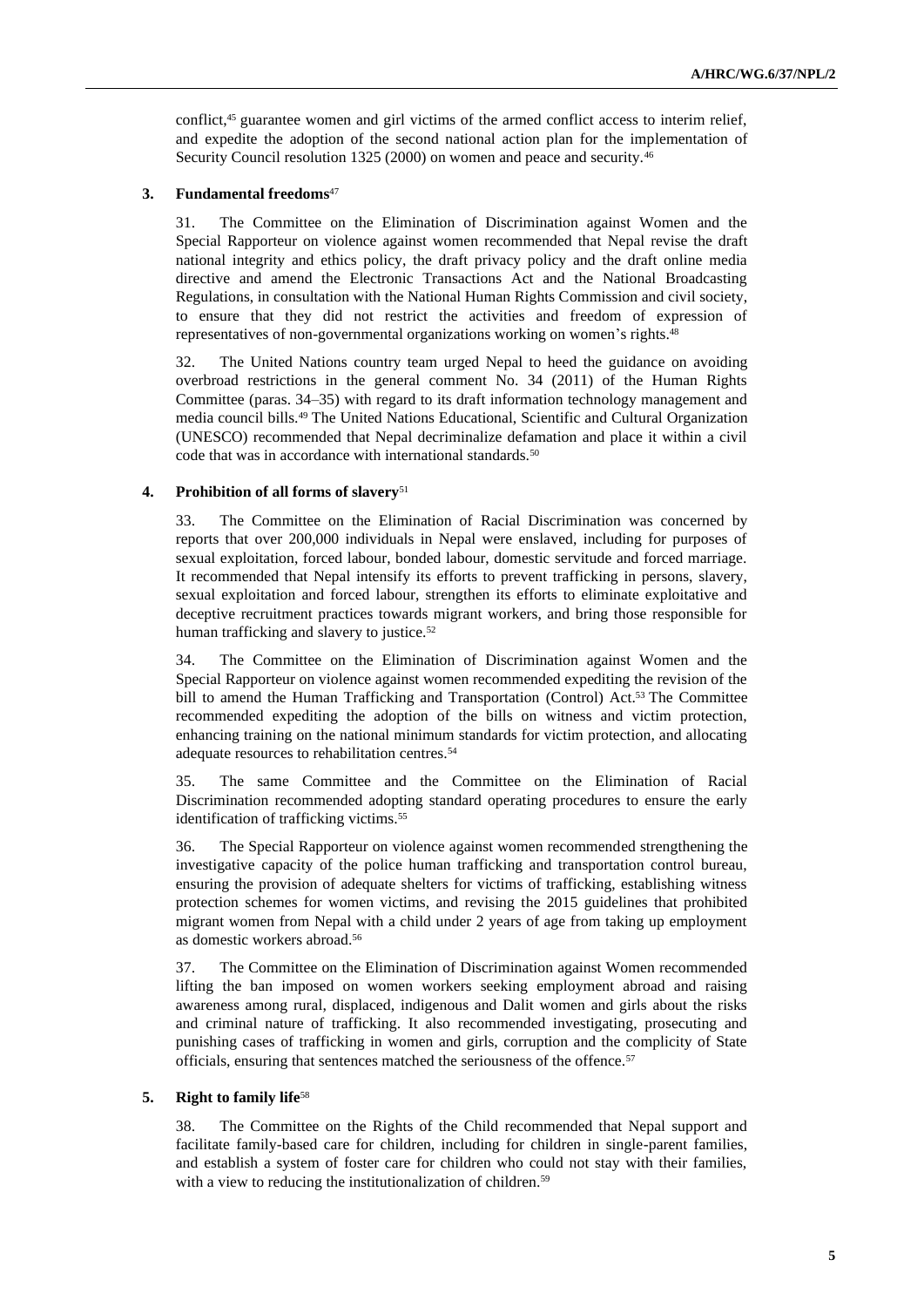## **C. Economic, social and cultural rights**

## **1. Right to work and to just and favourable conditions of work<sup>60</sup>**

39. The United Nations country team reported that in 2018, the Government had adopted the Right to Employment Act, aiming to ensure at least 100 days of employment for eligible categories of workers, raised the minimum wage by 40 per cent, and adopted an occupational health and safety policy. However, the team was concerned that implementation was weak and accountability mechanisms inadequate. It urged Nepal to take measures to strengthen labour inspection and enforcement.<sup>61</sup>

## **2. Right to social security**

40. The United Nations country team reported that in November 2018, the Government had launched a contribution-based social security scheme. Approximately 3 million people among the most vulnerable received non-contributory social assistance. Health insurance was expanding, including subsidies for extremely poor families. The disruption of economic activities during the COVID-19 crisis had affected workers, with groups such as daily waged labourers, persons with disabilities, migrant workers, domestic workers and sex workers pushed back into poverty. The team urged Nepal to expand the social protection floors to cover excluded and vulnerable groups and to make targeted interventions in providing support packages and compensatory payments to those who had lost their jobs and income, including piloting universal basic income.<sup>62</sup>

41. The Committee on the Elimination of Discrimination against Women recommended gathering sufficient resources for implementation of the protections provided for in the Contributions-based Social Security Act.<sup>63</sup>

42. The Special Rapporteur on migrants recommended investing in sufficient social protection systems and creating more income-generating opportunities to ensure that poverty and discrimination did not force Nepalese nationals into labour migration.<sup>64</sup>

43. The Committee on the Rights of the Child reiterated its previous recommendation to establish a social security policy, along with a clear and coherent family policy, as well as effective strategies for using social safety net benefits to further children's rights and provide adequate financial resources to the social security system.<sup>65</sup>

## **3. Right to an adequate standard of living**<sup>66</sup>

44. The same Committee also reiterated its previous recommendation to establish poverty indicators and an official poverty line so as to define the extent of poverty and monitor and evaluate progress in alleviating poverty and improving the standard of living for children.<sup>67</sup>

45. The United Nations country team reported that Nepal had made substantial progress towards eliminating hunger and malnutrition. According to recent reports, 20 per cent of households were mildly food insecure, 22 per cent moderately food insecure and 10 per cent severely food insecure. Food insecurity during the COVID-19 pandemic had reportedly increased compared with 2016–2017. The team recommended adopting a multistakeholder, better coordinated approach to address hunger and malnutrition.<sup>68</sup>

46. The United Nations country team noted that the impact of the 2015 earthquake and subsequent natural disasters depended in part on pre-existing vulnerabilities relating to gender, caste and cultural identity. It also noted the continuing gap in the disaster response in terms of providing safe and secure housing, particularly among vulnerable groups.<sup>69</sup> The Committee on the Rights of the Child recommended that Nepal expeditiously strengthen its efforts to provide adequate housing for children and their families who had been displaced by the 2015 earthquake, and ensure that they had access to sufficient food, clean drinking water, sanitation, health care and education.<sup>70</sup>

47. The United Nations country team reported that, despite progress in access to water, sanitation and hygiene, challenges remained in ensuring the continuous availability of the necessary resources, including during public health emergencies such as COVID-19. It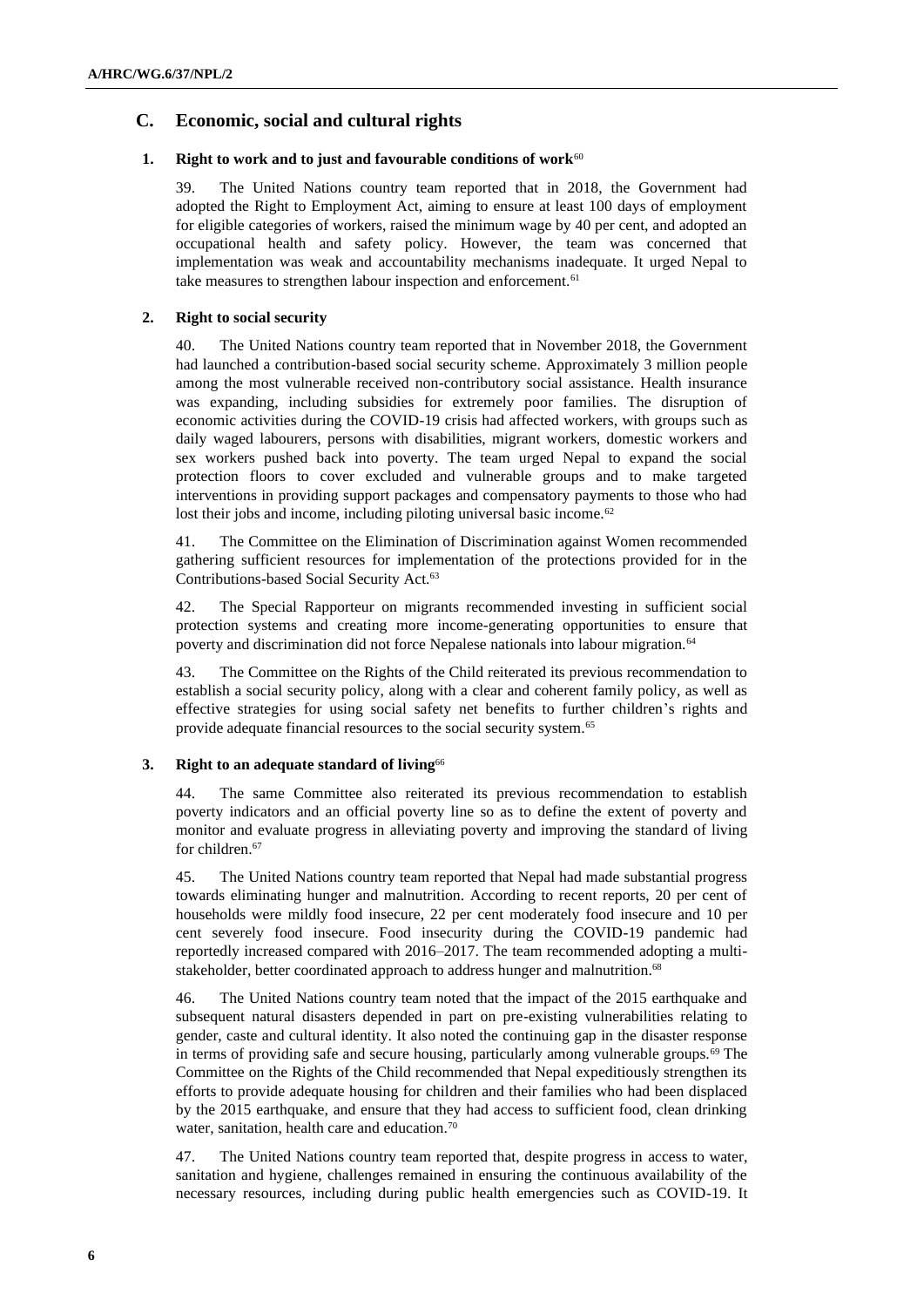reiterated its recommendation to remove barriers to accessing water supply, particularly for girls and traditionally excluded groups.<sup>71</sup>

#### **4. Right to health**<sup>72</sup>

48. The Committee on the Rights of the Child was concerned that the neonatal mortality rate remained high, representing 61 per cent of all deaths of children under 5 years. It recommended that Nepal take measures to reduce neonatal mortality rates, including by preventing infectious diseases and ensuring care for newborns, and applying the Office of the United Nations High Commissioner for Human Rights technical guidance on the application of a human rights-based approach to the implementation of policies and programmes to reduce and eliminate preventable mortality and morbidity of children under 5 years of age (A/HRC/27/31).<sup>73</sup> The United Nations country team reported progress in reducing morbidity and mortality among children under 5, partly owing to successful immunization coverage and interventions to reduce malaria, HIV and neglected tropical diseases, although tuberculosis remained a challenge.<sup>74</sup>

49. The Committee on the Elimination of Discrimination against Women recommended amending the Safe Motherhood and Reproductive Health Rights Act to fully decriminalize abortion in all cases.<sup>75</sup>

50. The United Nations country team noted that the 2018 Public Health Service Act listed basic health services and emergency care as being provided free of charge by the State, in accordance with the Constitution. The 2018 Safe Motherhood and Reproductive Health and Rights Act responded to the goal of better servicing marginalized groups through decentralized health services. The team cautioned that the health system might come under pressure during the COVID-19 pandemic.<sup>76</sup>

#### **5. Right to education**<sup>77</sup>

51. The United Nations country team reported that enrolment in primary education remained roughly constant at around 97 per cent. While pre-primary and lower secondary enrolment stood at 84.7 per cent and 88.9 per cent, respectively, only 24.7 per cent of students transitioned to upper secondary school and only 12.4 per cent to tertiary education. The 2019 Education Policy addressed many education challenges. While the constitutional guarantee of mother tongue education was welcome, issues remained regarding quality, equity and inclusion.<sup>78</sup>

52. UNESCO recommended that Nepal consider extending compulsory education to include at least nine years of primary and secondary education.<sup>79</sup>

53. The Committee on the Elimination of Racial Discrimination, the Committee on the Rights of the Child and the United Nations country team recommended that Nepal ensure the provision of free quality education to all without discrimination.<sup>80</sup> The Committee on the Rights of the Child also recommended taking appropriate regulatory measures to ensure that private providers of education did not undermine social cohesion or exacerbate segregation and discrimination.<sup>81</sup>

54. While welcoming the programme to enrol in school children affected by the armed conflict and provide them with scholarships, the Committee on the Rights of the Child was concerned that not all those children had been able to access the benefits from those initiatives. It recommended that Nepal conduct an evaluation of its national plan of action for the reintegration of conflict-affected children with a view to including all children who had been directly affected by the conflict.<sup>82</sup>

## **D. Rights of specific persons or groups**

## **1. Women**<sup>83</sup>

55. The Committee on the Elimination of Discrimination against Women and the Special Rapporteur on violence against women recommended that Nepal adopt comprehensive anti-discrimination legislation that included a definition of discrimination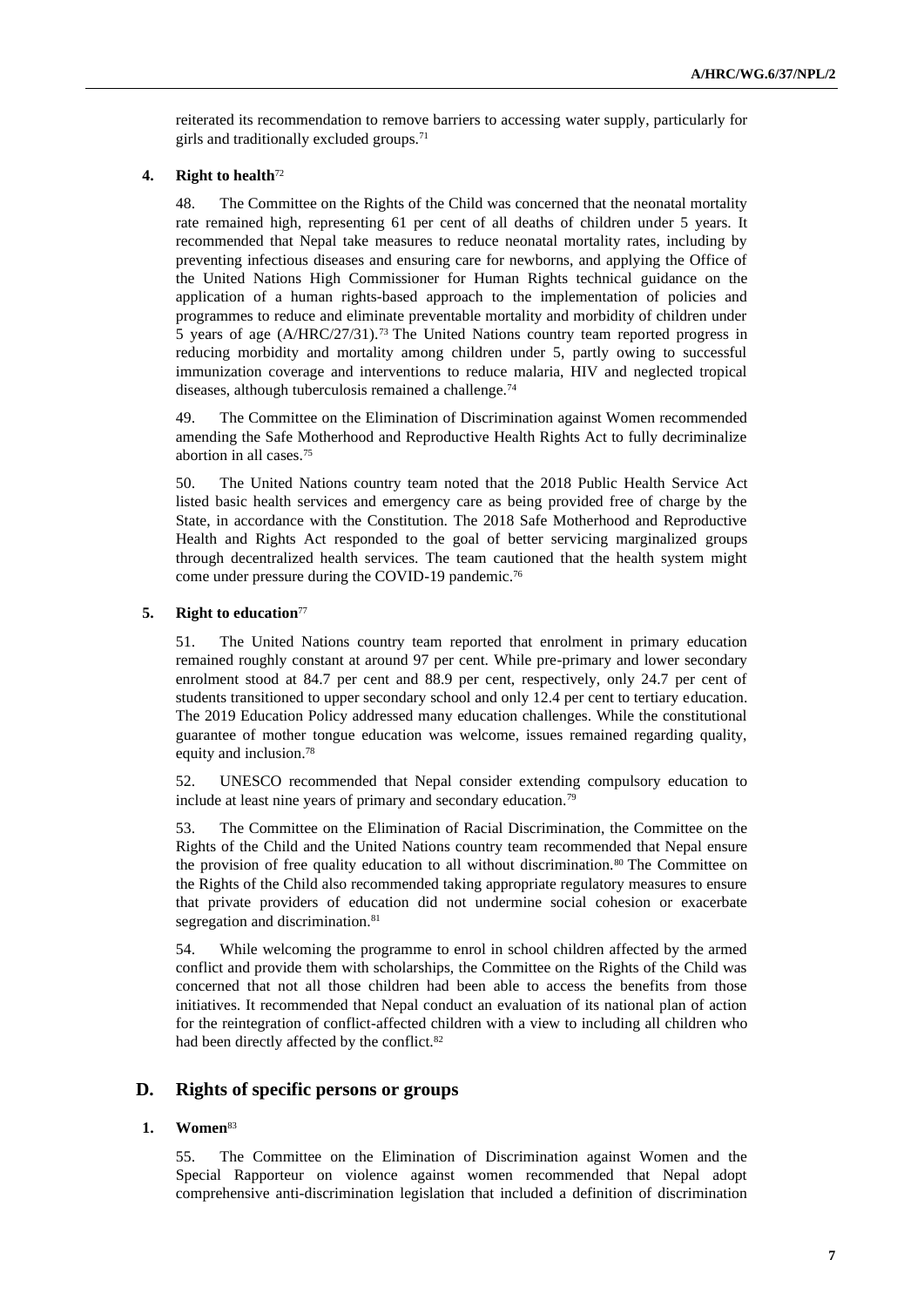against women, encompassing direct and indirect discrimination and multiple intersecting forms of discrimination.<sup>84</sup>

56. Several human rights mechanisms recommended that Nepal repeal the statute of limitations provision on the registration of cases of sexual violence.<sup>85</sup>

57. The Special Rapporteur on violence against women recommended expediting the adoption of the national strategy and action plan on gender empowerment and ending gender-based violence, adopting a specific national action plan on violence against Dalit and indigenous women, and expanding the definitions of family and domestic violence to cover all forms of gender-based violence against women.<sup>86</sup>

58. The Committee on the Elimination of Discrimination against Women recommended that Nepal provide communities particularly affected by gender-based violence against women with special opportunities to access the gender-based violence elimination fund, amend the Criminal Code so that sexual violence was recognized as a form of torture, and bring the definition of rape into line with the Rome Statute of the International Criminal Court.<sup>87</sup>

59. The same Committee noted that, notwithstanding the criminalization of many harmful practices, *chhaupadi* (isolating menstruating women and girls), child marriage, dowry, son preference, polygamy, discrimination against widows, accusations of witchcraft, and discrimination against Dalit and indigenous women and girls, among other practices, remained persistent. It recommended that Nepal expedite the adoption of legislation prohibiting all forms of harmful traditional practices, investigate and prosecute the perpetrators, impose sanctions and provide compensation to victims. Several human rights mechanisms recommended strengthening awareness-raising programmes on such practices.<sup>88</sup>

60. The Special Rapporteur on violence against women recommended that Nepal ensure sustainable funding for a sufficient number of safe shelters throughout the country and evaluate the one-stop crisis management centres and strengthen them.<sup>89</sup>

61. Some human rights mechanisms recommended ensuring that the proposed amendments to the 2006 Citizenship Act eliminated provisions that discriminated against women.<sup>90</sup> Three special procedure mandate holders acknowledged that the bill to amend the Act, if approved, could have a significant impact in increasing access to citizenship in Nepal and reducing the number of stateless persons. Nevertheless, they expressed concern about the persistence of discriminatory provisions affecting women and their children, as well as trans and gender-diverse persons.<sup>91</sup>

62. The Committee on the Elimination of Discrimination against Women, the Committee on the Rights of the Child and the United Nations country team recommended that Nepal amend or repeal all discriminatory provisions in its Constitution to guarantee that Nepali women could transmit their nationality to their children and their foreign spouses under the same conditions as Nepali men, in accordance with the commitments it had made during the second cycle of the universal periodic review.<sup>92</sup>

63. The Committee on the Elimination of Discrimination against Women recommended adopting targeted measures to achieve substantive equality between women and men in the judiciary, law enforcement and the diplomatic service, enforcing the implementation of electoral quotas and the composition of State entities at the local, district and federal levels, and introducing a proportional representation system for candidates on electoral lists.<sup>93</sup>

64. Noting reports that gender-based violence had increased in the COVID-19 context, the United Nations country team urged the Government to ensure effective access to gender-based violence response services and justice, particularly through a package of essential services. National response plans should prioritize availability, accessibility and quality of safe shelters, hotlines, one-stop crisis management centres, remote psychological counselling and referral services, legal aid, women-centred protection systems and livelihood recovery support.<sup>94</sup>

65. While the Government had institutionalized gender-responsive budgeting and increased the allocation from 11.3 per cent in 2008/09 to 38.17 per cent in 2019/20, the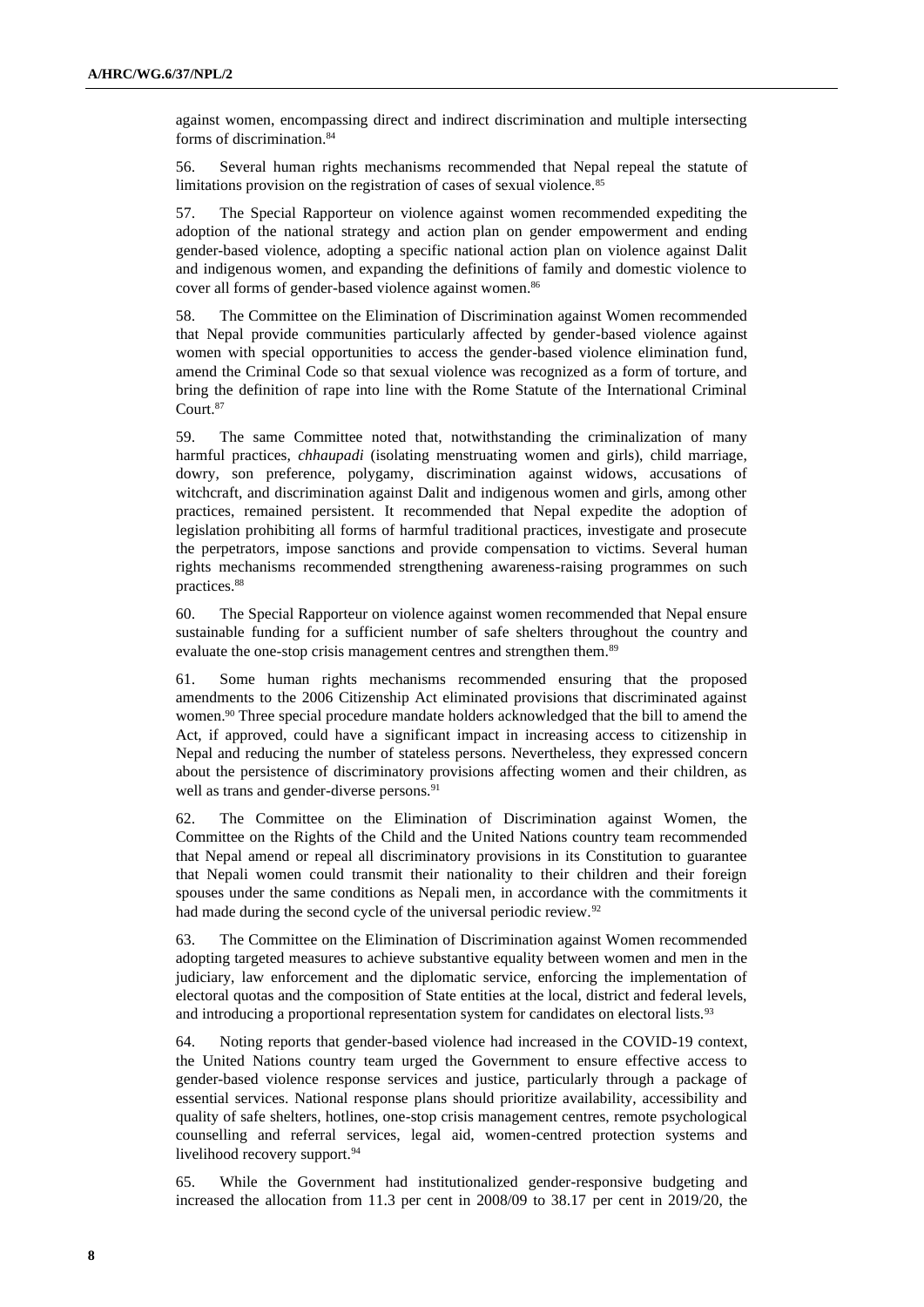United Nations country team cautioned that in the COVID-19 context, there might be a rollback of the gains made, with women comprising the majority of the labour force in the informal, agricultural and wage-based sectors that were being disproportionately affected by lay-offs and pushed into poverty, while facing increased unpaid domestic work. It recommended promoting gender-responsive macroeconomic policies, including improved access to credit, input and technological services for women-managed smaller farms, and expanding social security measures.<sup>95</sup>

## **2. Children**<sup>96</sup>

66. The United Nations country team reported that more than one third of Nepali children aged between 5 and 17 (37 per cent) were engaged in child labour, and that 30 per cent of them experienced hazardous conditions.<sup>97</sup>

67. The Committee on the Rights of the Child was concerned that there were reportedly over 600,000 children involved in the worst forms of child labour. It recommended that Nepal amend the Child Labour Act and other relevant legislation so that the regulation of child labour applied to all areas of work, and strengthen the enforcement of existing legislation and policies to eradicate the practice of child bonded labour.<sup>98</sup>

68. The United Nations country team noted that 40 per cent of women were married under the age of 18, that there were few prosecutions relating to early marriage, and that during the COVID-19 lockdown, cases of child marriage had been reported.<sup>99</sup>

69. The Special Rapporteur on violence against women recommended that Nepal review current legislation relating to the criminalization of marriage below the age of 20 years and focus on marriages that took place below the age of 18 years.<sup>100</sup> The Committee on the Elimination of Racial Discrimination recommended that Nepal operationalize its strategy to end child marriage by 2030, and raise awareness about the legal prohibition of child marriage, and about the value of girls, their education, and their ability to pursue economic independence.<sup>101</sup>

70. The United Nations country team reported that an estimated 6.3 million Nepalis lacked citizenship certificates, with women and marginalized communities most affected, while over 20 per cent of children did not have birth certificates. It recommended that the Government intensify outreach and ensure timely issuance of legal identity documents, and amend the Citizenship Act to enable citizenship documentation at birth.<sup>102</sup> The Committee on the Rights of the Child recommended that Nepal amend relevant legislation, particularly the Birth, Death and Other Personal Event (Vital Registration) Act of 1976, the Citizenship Act of 2006 and several articles of the Constitution to ensure full compliance with articles 7 and 8 of the Convention on the Rights of the Child.<sup>103</sup>

71. The same Committee recommended establishing mechanisms, procedures and guidelines to ensure mandatory reporting of cases of child sexual abuse and exploitation.<sup>104</sup>

72. The Committee also recommended that Nepal define and punish the recruitment of children under the age of 15 as a war crime.<sup>105</sup>

#### **3. Persons with disabilities**<sup>106</sup>

73. The Committee on the Rights of Persons with Disabilities was concerned about the effectiveness of policy measures in ensuring a decent standard of living for persons with disabilities. It recommended that Nepal take measures to ensure that persons with disabilities had access to community-based rehabilitation services and adequate social protection programmes oriented towards social and community inclusion.<sup>107</sup>

74. The same Committee recommended that Nepal take steps to ensure an overall increase in the enrolment of children with disabilities in primary school education, an improvement in inclusive early childhood education, increased opportunities for vocational training for young people with disabilities, and strengthened measures for the prevention of violence, abuse, exploitation and abandonment of children with disabilities.<sup>108</sup>

75. It also recommended that Nepal adopt an effective mechanism, in accordance with the Sendai Framework for Disaster Risk Reduction 2015–2030, in order to have an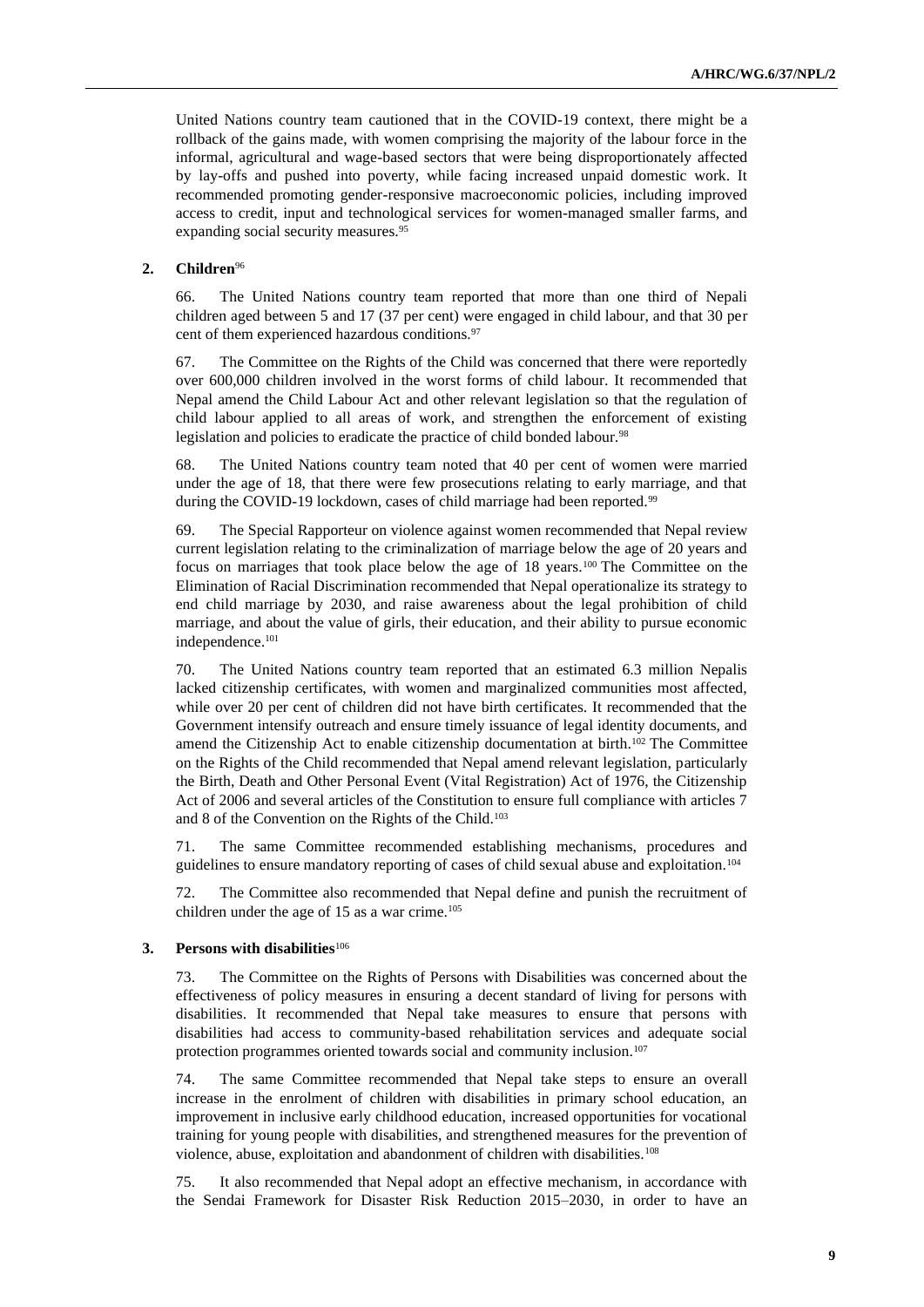accessible communication strategy and comprehensive emergency strategy and protocols for situations of disaster and risk.<sup>109</sup>

76. The United Nations country team reported that persons with disabilities were disproportionately affected by difficulties accessing hygiene materials, health services, medicines and relief packages during the COVID-19 pandemic, as well as experiences of violence and abuse. It reiterated its recommendation to remove legal and practical barriers such as physical infrastructure, widespread stigma, inadequate registration, limited resource allocation and lack of access to inclusive services and employment for persons with disabilities.<sup>110</sup>

### **4. Minorities and indigenous peoples**<sup>111</sup>

77. The Committee on the Elimination of Racial Discrimination was concerned by reports that indigenous peoples had been unable to adequately and meaningfully participate in the drafting of the 2015 Constitution because their representatives were not freely chosen but were instead selected through political parties. It was also concerned that domestic legislation recognized only 59 out of the 81 indigenous peoples of Nepal, and by reports of severe harassment by State agents of indigenous leaders, including members of the Tharu people. It recommended that Nepal ensure that its domestic legislation formally recognized all indigenous peoples in Nepal, that the right of indigenous peoples to participate in government bodies was effectively respected and that indigenous peoples could freely choose their representatives, ensure the safety of indigenous peoples who had been subjected to threats, harassment and other arbitrary and violent acts by government agents and/or private individuals, and take measures to prevent, investigate and punish such acts.<sup>112</sup>

78. The Committee on the Elimination of Discrimination against Women recommended amending the Constitution to explicitly recognize the rights of indigenous women, in line with the United Nations Declaration on the Rights of Indigenous Peoples.<sup>113</sup>

79. The Committee on the Elimination of Racial Discrimination recommended that Nepal strengthen special measures to achieve the full inclusion of all children belonging to indigenous peoples, Dalits and underrepresented castes, especially women, at all levels of education and in teaching positions. It also recommended implementing targeted programmes in schools to improve literacy rates and combat caste-based discrimination and ensuring proportional representation of marginalized castes and ethnic groups in all national educational agencies. <sup>114</sup> The Committee on the Rights of the Child made similar recommendations.<sup>115</sup>

80. The Committee on the Elimination of Racial Discrimination was concerned by reports that a small number of landlords owned most agricultural lands. It recommended that Nepal take all necessary measures to eliminate patterns of land distribution that represented de facto discrimination against Dalits and other marginalized castes or ethnic groups.<sup>116</sup>

81. It also recommended that Nepal implement measures to ensure and promote occupational mobility for marginalized castes, including through hiring incentives, vocational training and community-based empowerment programmes.<sup>117</sup>

### **5. Migrants, refugees and asylum seekers**<sup>118</sup>

82. The Committee on the Elimination of Racial Discrimination remained concerned that Nepal did not have a formal asylum recognition system to ensure respect of the principle of non-refoulement, and that it had stated that it was not in a position to accept any more refugees. The Committee again urged Nepal to adopt national legislation conforming to the standards in international instruments relating to the protection of refugees.<sup>119</sup> The United Nations country team recommended putting mechanisms in place to ensure respect for the principle of non-refoulement.<sup>120</sup>

83. The United Nations country team and the Committee on the Elimination of Racial Discrimination recommended that Nepal provide identity documents to all refugees in its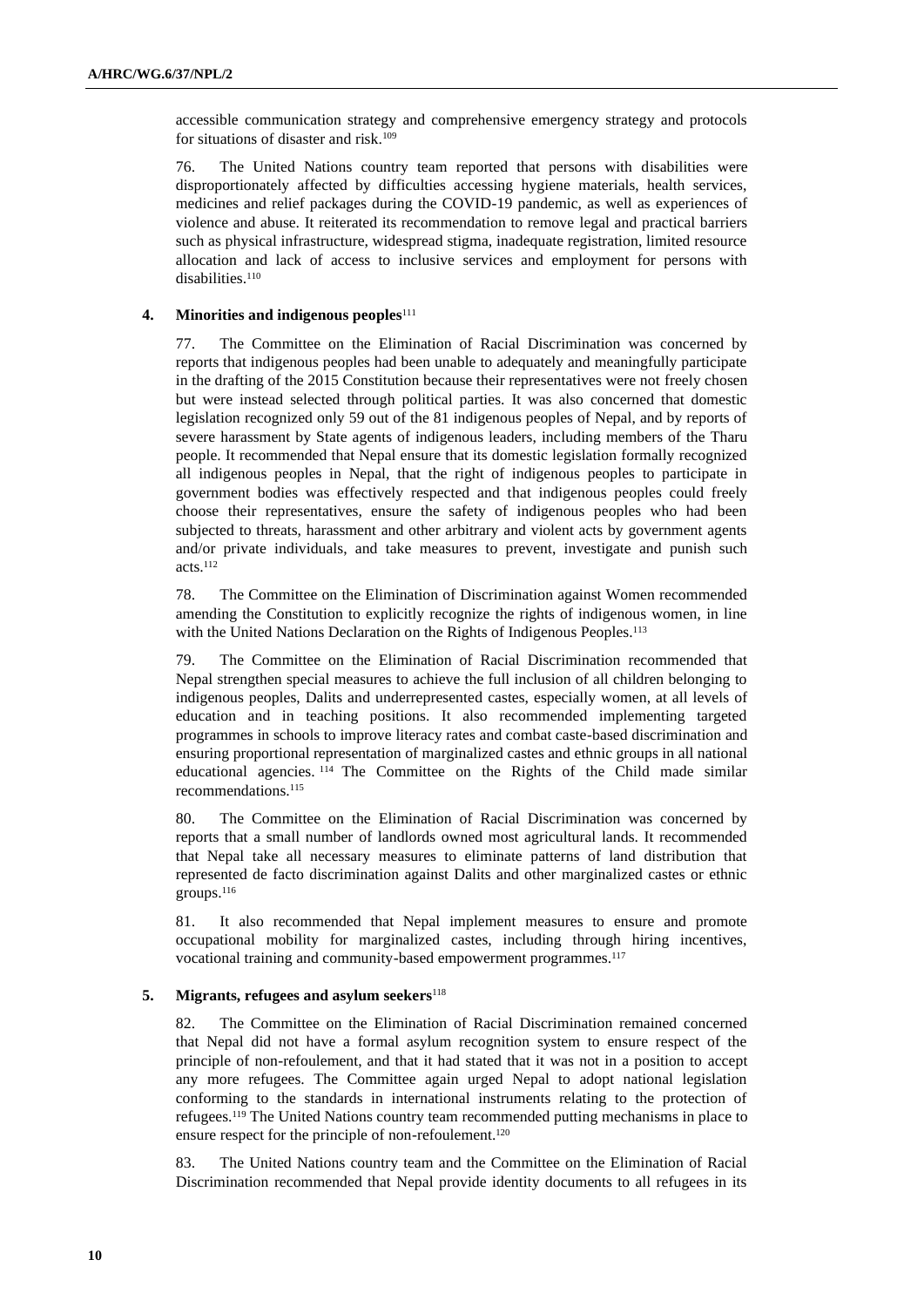territory. <sup>121</sup> The Special Rapporteur on migrants recommended that Nepal register all Tibetan and Bhutanese refugees and provide them with proper identity documents.<sup>122</sup>

84. The Special Rapporteur also recommended that Nepal develop bilateral agreements on labour migration with destination countries that were based on international standards.<sup>123</sup>

85. He further recommended taking steps to prevent the exploitation and abuse of migrants and to protect their rights during the recruitment stage, while they were in service in the destination country and upon their return to Nepal, transitioning to an ethical recruitment model, and standardizing contracts for migrant workers.<sup>124</sup>

86. He recommended that Nepal ensure that effective access was available to legal remedy for violations of migrant workers' rights, including through decentralization of the system, and that Nepal repeal the relevant legislation so that migrant workers were recognized as rights holders.<sup>125</sup>

87. He also recommended that Nepal increase, improve and decentralize pre-departure training and information, promote informed decision-making and enhance the skill levels of prospective migrants.<sup>126</sup>

88. The Committee on the Elimination of Discrimination against Women recommended guaranteeing all women equal access to employment within and outside the country, enhancing gender-sensitive pre-departure and post-arrival orientation services, and adopting a policy and enhancing service provision for the social reintegration of Nepali migrant women who returned to Nepal.<sup>127</sup>

89. The United Nations country team welcomed the establishment of the Foreign Employment Information Management System, digitalizing overall management and regularization of the labour migration process and enabling migrant workers to file complaints online. It also welcomed the repatriation of migrant workers affected by COVID-19.<sup>128</sup>

#### **6. Stateless persons**<sup>129</sup>

90. The Committee on the Rights of the Child was concerned about the lack of refugee certificates and identity documents for Tibetan refugees and the resulting risk of statelessness.<sup>130</sup>

#### *Notes*

- <sup>1</sup> Tables containing information on the scope of international obligations and cooperation with international human rights mechanisms and bodies for Nepal will be available at [www.ohchr.org/EN/HRBodies/UPR/Pages/NPindex.aspx.](file:///C:/Users/Fletcher/Downloads/www.ohchr.org/EN/HRBodies/UPR/Pages/NPindex.aspx)
- <sup>2</sup> For relevant recommendations, see A/HRC/31/9 and Corr.1, paras. 121.1, 121.14–121.15, 122.26, 122.28–122.29, 122.31, 123.1–123.6, 123.10–123.22, 123.26–123.27, 124.1–124.6, 124.9 and 124.11–124.14.
- <sup>3</sup> A/72/347, para. 34 (m) and (p), and A/75/97, paras. 37 (k) and 38 (b).
- <sup>4</sup> CRC/C/NPL/CO/3-5 and Corr.1, para. 73, and CRC/C/OPAC/NPL/CO/1, para. 31.
- <sup>5</sup> CRC/C/NPL/CO/3-5 and Corr.1, para. 74. See also United Nations country team submission for the universal periodic review of Nepal, para. 11.
- $6$  CRC/C/NPL/CO/3-5 and Corr.1, para. 74, and A/HRC/38/41/Add.1, para. 105 (a).
- <sup>7</sup> CRC/C/OPAC/NPL/CO/1, para. 20.
- <sup>8</sup> CEDAW/C/NPL/CO/6, para. 37 (d), A/HRC/38/41/Add.1, para. 105 (b), and United Nations country team submission, para. 11.
- <sup>9</sup> A/HRC/38/41/Add.1, para. 105 (b), and United Nations country team submission, para. 11.
- <sup>10</sup> A/HRC/38/41/Add.1, para. 105 (d), and United Nations country team submission, para. 11.
- <sup>11</sup> CEDAW/C/NPL/CO/6, para. 31 (e), United Nations country team submission, para. 9, and CERD/C/NPL/CO/17-23, para. 38.
- <sup>12</sup> A/HRC/38/41/Add.1, para. 105 (d).
- <sup>13</sup> For relevant recommendations, see A/HRC/31/9 and Corr.1, paras. 121.2–121.13, 122.1, 122.6, 122.8–122.9, 122.11–122.17, 122.19–122.22, 122.33, 122.36–122.37, 122.40, 122.42–122.43, 122.67, 122.69–122.73, 123.23–123.25, 123.29 and 124.7–124.8.
- <sup>14</sup> A/72/347, para. 34 (k), and A/75/97, para. 37 (i).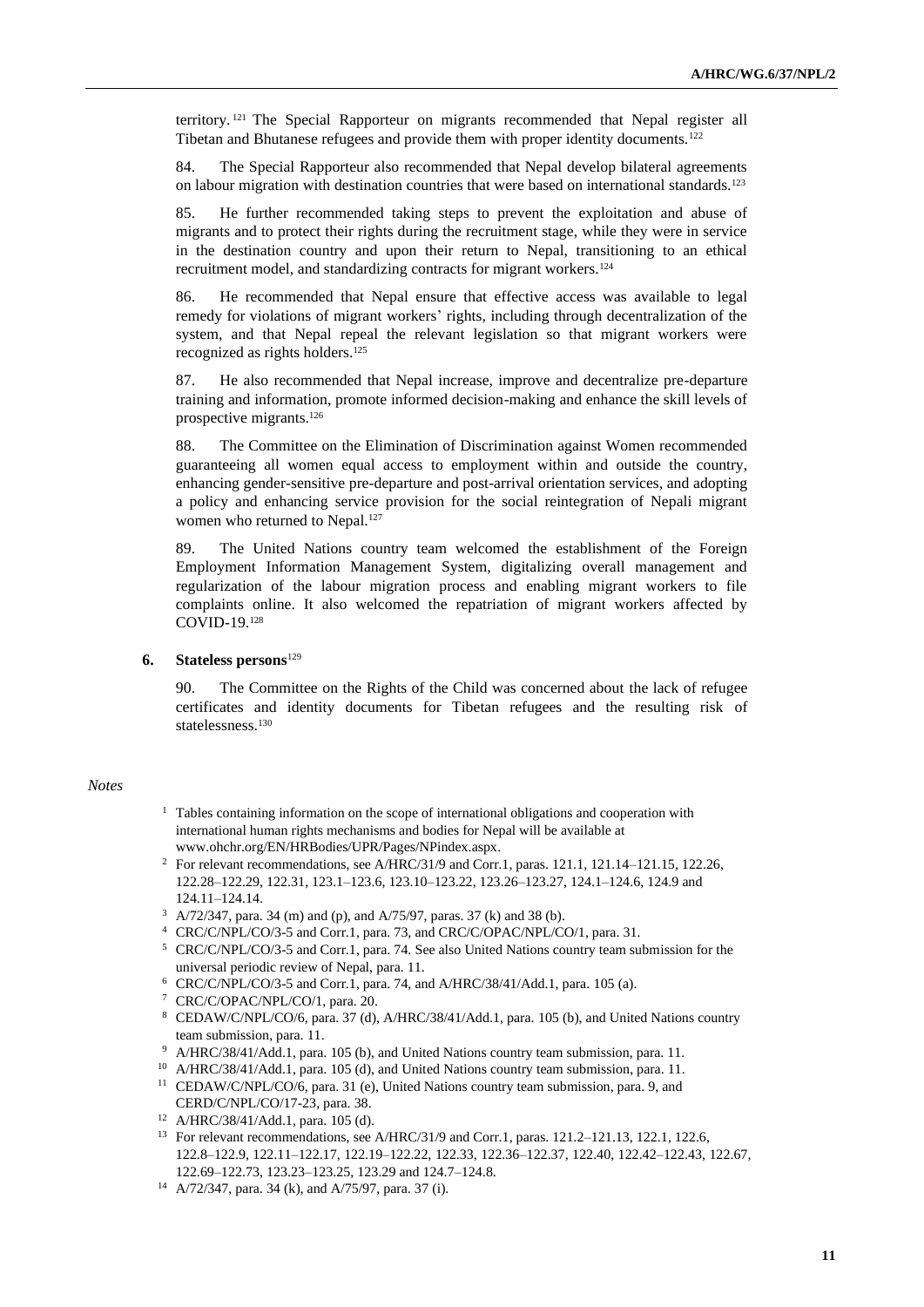- <sup>15</sup> United Nations country team submission, para. 20, and letter dated 15 July 2019 from the Working Group on Enforced or Involuntary Disappearances, the Special Rapporteur on extrajudicial, summary or arbitrary executions, the Special Rapporteur on the rights to freedom of peaceful assembly and of association, the Special Rapporteur on the situation of human rights defenders, the Special Rapporteur on the independence of judges and lawyers and the Special Rapporteur on torture and other cruel, inhuman or degrading treatment or punishment addressed to the Permanent Mission of Nepal to the United Nations Office and other international organizations in Geneva, pp. 1–2. Available at [https://spcommreports.ohchr.org/TMResultsBase/DownLoadPublicCommunicationFile?gId=24691.](https://spcommreports.ohchr.org/TMResultsBase/DownLoadPublicCommunicationFile?gId=24691)
- <sup>16</sup> CRC/C/NPL/CO/3-5 and Corr.1, para. 16.
- <sup>17</sup> A/HRC/41/42/Add.2, para. 78 (g).
- <sup>18</sup> CERD/C/NPL/CO/17-23, para. 10.
- $19$  CEDAW/C/NPL/CO/6, para. 13 (a) and (c).
- <sup>20</sup> United Nations country team submission, para. 22.
- <sup>21</sup> For relevant recommendations, see A/HRC/31/9 and Corr.1, paras. 121.16–121.18, 121.120, 122.2– 122.3, 122.35, 122.39 and 122.41.
- <sup>22</sup> Statement by the United Nations High Commissioner for Human Rights on 29 May 2020. Available [at www.ohchr.org/en/NewsEvents/Pages/DisplayNews.aspx?NewsID=25913&LangID=E.](https://unitednations-my.sharepoint.com/personal/philippa_fletcher_un_org/Documents/Documents/CURRENT%20DOX/Available%20at%20www.ohchr.org/en/NewsEvents/Pages/DisplayNews.aspx?NewsID=25913&LangID=E)
- <sup>23</sup> CERD/C/NPL/CO/17-23, paras. 13–14.
- $24$  Ibid., paras.  $11-12$ .
- <sup>25</sup> CEDAW/C/NPL/CO/6, para. 41 (b).
- <sup>26</sup> CERD/C/NPL/CO/17-23, para. 16.
- <sup>27</sup> CRPD/C/NPL/CO/1, paras. 9–10.
- <sup>28</sup> CERD/C/NPL/CO/17-23, paras. 20–21.
- <sup>29</sup> United Nations country team submission, para. 68.
- <sup>30</sup> For relevant recommendations, see A/HRC/31/9 and Corr.1, paras. 121.30–121.32 and 122.115.
- <sup>31</sup> CERD/C/NPL/CO/17-23, paras. 22–23 (c)–(e). See also letter dated 14 August 2017 from the Special Rapporteur in the field of cultural rights, the Special Rapporteur on the rights of indigenous peoples and the Special Rapporteur on the human rights of internally displaced persons addressed to the Permanent Mission of Nepal to the United Nations Office and other international organizations in Geneva. Available at

[https://spcommreports.ohchr.org/TMResultsBase/DownLoadPublicCommunicationFile?gId=23122.](https://spcommreports.ohchr.org/TMResultsBase/DownLoadPublicCommunicationFile?gId=23122)

- <sup>32</sup> United Nations country team submission, para. 70.
- <sup>33</sup> A/HRC/38/41/Add.1, para. 105 (e).
- <sup>34</sup> United Nations country team submission, paras. 79–80.
- <sup>35</sup> For relevant recommendations, see A/HRC/31/9 and Corr.1, paras. 121.23, 122.25 and 122.44.
- <sup>36</sup> CRC/C/NPL/CO/3-5 and Corr.1, paras. 28 (c) and 29 (c).
- <sup>37</sup> Ibid., paras. 28 (a) and 29 (a).
- <sup>38</sup> CRPD/C/NPL/CO/1, para. 26.
- <sup>39</sup> For relevant recommendations, see A/HRC/31/9 and Corr.1, paras. 121.26-121.28, 122.4-122.5, 122.52–122.65, 123.28, 123.30 and 124.15.
- <sup>40</sup> A/72/347, para. 34 (f), and A/75/97, para. 37 (d).
- <sup>41</sup> Letter dated 16 March 2020 from the Special Rapporteur on the promotion of truth, justice, reparation and guarantees of non-recurrence, the Working Group on Enforced or Involuntary Disappearances, the Special Rapporteur on extrajudicial, summary or arbitrary executions, the Special Rapporteur on torture and other cruel, inhuman or degrading treatment or punishment and the Special Rapporteur on violence against women, its causes and consequences, addressed to the Permanent Mission of Nepal to the United Nations Office and other international organizations in Geneva, p. 4. Available at [https://spcommreports.ohchr.org/TMResultsBase/DownLoadPublicCommunicationFile?gId=25109.](https://spcommreports.ohchr.org/TMResultsBase/DownLoadPublicCommunicationFile?gId=25109)
- <sup>42</sup> CEDAW/C/NPL/CO/6, para. 23 (b).
- <sup>43</sup> United Nations country team submission, paras. 37–38.
- <sup>44</sup> CEDAW/C/NPL/CO/6, para. 23 (a), and A/HRC/41/42/Add.2, para. 83 (b). See also United Nations country team submission, para. 38.
- <sup>45</sup> CEDAW/C/NPL/CO/6, para. 23 (a), and A/HRC/41/42/Add.2, para. 83 (b). See also press briefing note dated 1 May 2020 of the spokesperson for the United Nations High Commissioner for Human Rights. Available at
- [www.ohchr.org/en/NewsEvents/Pages/DisplayNews.aspx?NewsID=25855&LangID=E.](https://unitednations-my.sharepoint.com/personal/philippa_fletcher_un_org/Documents/Documents/CURRENT%20DOX/www.ohchr.org/en/NewsEvents/Pages/DisplayNews.aspx?NewsID=25855&LangID=E)
- <sup>46</sup> CEDAW/C/NPL/CO/6, para. 23. (c)–(d), and A/HRC/41/42/Add.2, para. 83 (c) and (e).
- <sup>47</sup> For relevant recommendations, see A/HRC/31/9 and Corr.1, paras. 122.74 and 124.16.
- <sup>48</sup> CEDAW/C/NPL/CO/6, para. 15 (c), and A/HRC/41/42/Add.2, para. 86.
- <sup>49</sup> United Nations country team submission, para. 15.
- <sup>50</sup> UNESCO submission for the universal periodic review of Nepal, para. 20.
- <sup>51</sup> For relevant recommendations, see A/HRC/31/9 and Corr.1, paras. 121.25 and 122.46.
- <sup>52</sup> CERD/C/NPL/CO/17-23, paras 27–28 (a) and (c).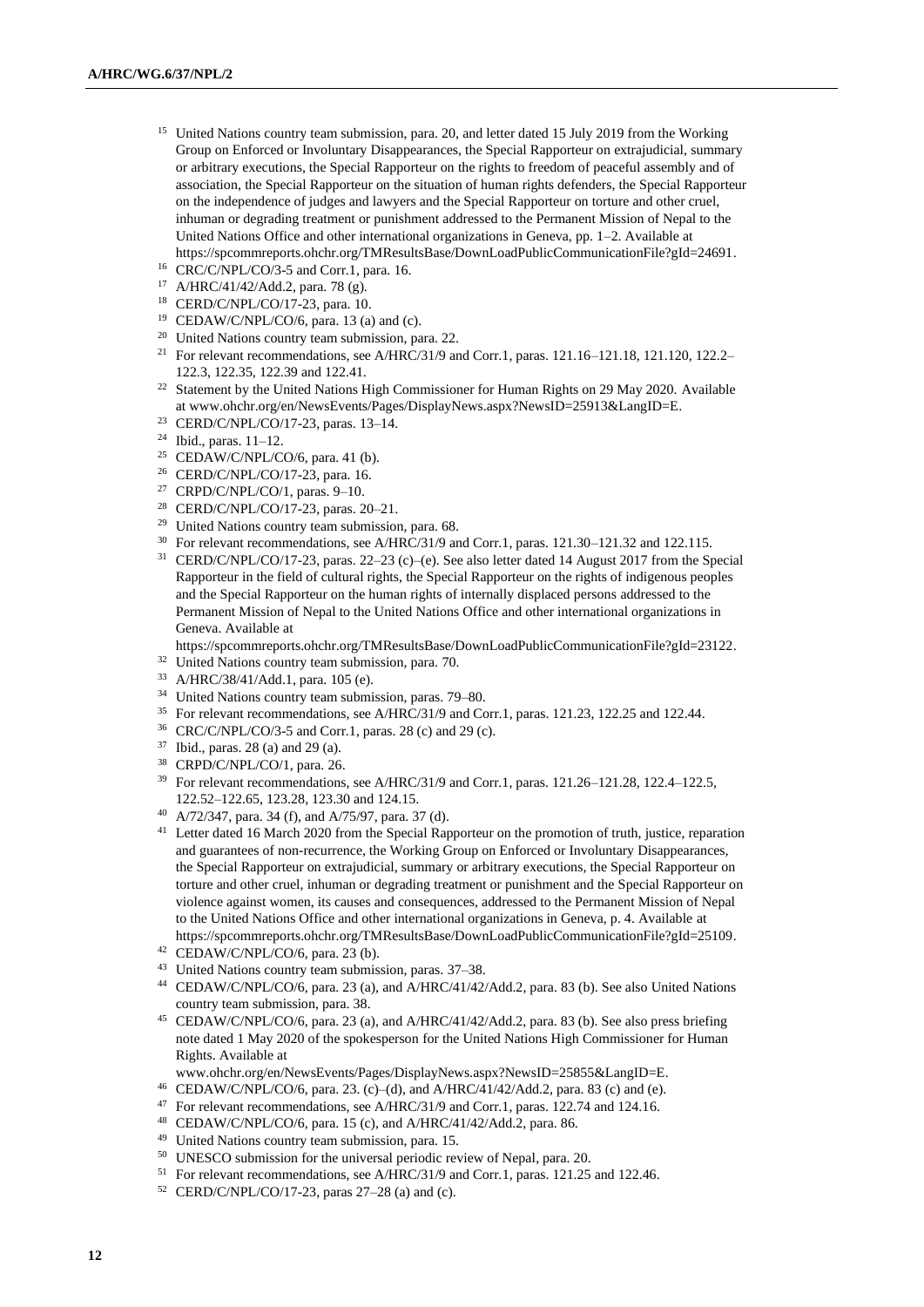- CEDAW/C/NPL/CO/6, para. 25 (d), and A/HRC/41/42/Add.2, para. 80 (a).
- CEDAW/C/NPL/CO/6, para. 25 (c) and (f).
- CERD/C/NPL/CO/17-23, para. 28 (b), and CEDAW/C/NPL/CO/6, para. 25 (b).
- A/HRC/41/42/Add.2, para. 80 (b)–(c).
- CEDAW/C/NPL/CO/6, para. 25 (a) and (e).
- For the relevant recommendation, see A/HRC/31/9 and Corr.1, para. 122.71.
- CRC/C/NPL/CO/3-5 and Corr.1, para. 44 (b).
- For relevant recommendations, see A/HRC/31/9 and Corr.1, paras. 122.78, 122.80 and 122.82.
- <sup>61</sup> United Nations country team submission, para. 54.
- Ibid., paras. 57–58.
- CEDAW/C/NPL/CO/6, para. 35 (b).
- A/HRC/38/41/Add.1, para. 105 (f).
- $^{65}$  CRC/C/NPL/CO/3-5 and Corr.1, para. 57 (d).
- For relevant recommendations, see A/HRC/31/9 and Corr.1, paras. 122.30, 122.79, 122.83–122.89, 122.111 and 122.113–122.114.
- CRC/C/NPL/CO/3-5 and Corr.1, para. 57 (c).
- United Nations country team submission, para. 51.
- Ibid., para. 49.
- CRC/C/NPL/CO/3-5 and Corr.1, para. 63 (a).
- United Nations country team submission, para. 50.
- For relevant recommendations, see A/HRC/31/9 and Corr.1, paras. 121.22, 122.90–122.95 and 122.98.
- CRC/C/NPL/CO/3-5 and Corr.1, paras. 48 (b) and 49 (b).
- United Nations country team submission, para. 59.
- CEDAW/C/NPL/CO/6, para. 39 (b).
- United Nations country team submission, paras. 60–61.
- For relevant recommendations, see A/HRC/31/9 and Corr.1, paras. 122.24, 122.96–122.97, 122.99– 122.103, 122.106–122.108 and 124.18.
- United Nations country team submission, paras. 62–63.
- UNESCO submission, para. 18.
- CERD/C/NPL/CO/17-23, para. 36 (c), CRC/C/NPL/CO/3-5 and Corr.1, para. 59 (b), and United Nations country team submission, para. 63.
- <sup>81</sup> CRC/C/NPL/CO/3-5 and Corr.1, para. 59 (c).
- CRC/C/OPAC/NPL/CO/1, paras. 7–8.
- For relevant recommendations, see A/HRC/31/9 and Corr.1, paras. 121.18–121.19, 121.21, 121.24, 122.7, 122.10, 122.23, 122.32, 122.34, 122.45, 122.75–122.77, 122.81 and 122.104.
- CEDAW/C/NPL/CO/6, para. 9 (a), and A/HRC/41/42/ Add.2, para. 78 (b).
- CRC/C/NPL/CO/3-5 and Corr.1, para. 35 (c), CEDAW/C/NPL/CO/6, para. 11 (c), and A/HRC/41/42/Add.2, para. 78 (k).
- A/HRC/41/42/Add.2, para. 78 (c)–(d).
- CEDAW/C/NPL/CO/6, para. 21 (a) and (c).
- Ibid., paras. 18 (a) and 19 (a)–(b), A/HRC/41/42/Add.2, para. 79 (a), and CRC/C/NPL/CO/3-5 and Corr.1, para. 38.
- A/HRC/41/42/Add.2, para. 84 (a)–(b).
- Ibid., para. 78 (a), and CEDAW/C/NPL/CO/6, para. 31 (b).
- <sup>91</sup> Letter dated 21 September 2020 from the Independent Expert on protection against violence and discrimination based on sexual orientation and gender identity, the Special Rapporteur on violence against women, its causes and consequences, and the Working Group on discrimination against women and girls addressed to the Permanent Mission of Nepal to the United Nations Office and other international organizations in Geneva, p. 1. Available at

[https://spcommreports.ohchr.org/TMResultsBase/DownLoadPublicCommunicationFile?gId=25552.](https://spcommreports.ohchr.org/TMResultsBase/DownLoadPublicCommunicationFile?gId=25552)

- <sup>92</sup> CEDAW/C/NPL/CO/6, para. 31 (a), CRC/C/NPL/CO/3-5 and Corr.1, para. 27, and United Nations country team submission, para. 28.
- CEDAW/C/NPL/CO/6, para. 29.
- United Nations country team submission, paras. 43–44.
- Ibid., paras. 29–30.
- <sup>96</sup> For relevant recommendations, see A/HRC/31/9 and Corr.1, paras. 122.47–122.51 and 122.66.
- <sup>97</sup> United Nations country team submission, para. 33.
- CRC/C/NPL/CO/3-5 and Corr.1, paras. 68–69 (a)–(b).
- United Nations country team submission, para. 34.
- A/HRC/41/42/Add.2, para. 79 (b).
- CERD/C/NPL/CO/17-23, para. 36 (b) and (d).
- United Nations country team submission, para. 28.
- CRC/C/NPL/CO/3-5 and Corr.1, para. 27.